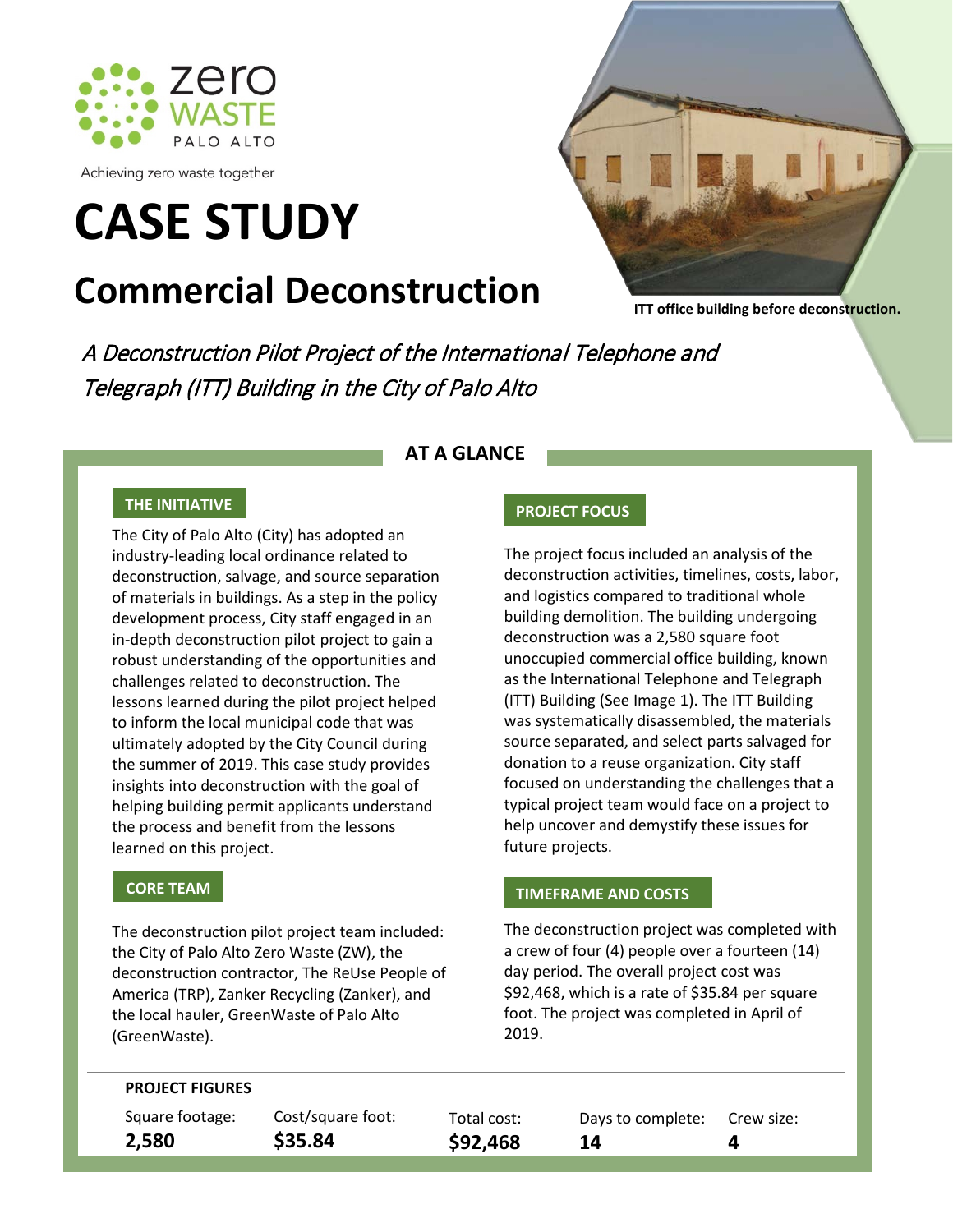#### **PROJECT OUTCOMES**

Material that was either recycled, salvaged, or landfilled: **184.6 tons**

Materials recycled: **171.62 tons** 93% 4% 3%

Materials salvaged: **7.28 tons**

Materials landfilled: **5.16 tons**

#### **BACKGROUND**

Over 40 percent of the waste from Palo Alto disposed in landfills is from construction and demolition related projects. The amount of disposal is approximately 19,000 tons annually. The waste produced during the process of demolition, construction, renovation, or remodels of structures is often referred to as mixed construction and demolition debris (C&D). Mixed C&D typically includes a comingled assortment of concrete, asphalt, wood, metals, gypsum wallboard, roofing material, glass, carpet, bricks, rocks, dirt, trees, stumps, and vegetation.

During traditional demolition, an excavator will typically crush all existing building components and load the mixed C&D into debris boxes to be hauled away together for disposal. Deconstruction has been utilized as an alternative to standard demolition. Materials identified to be salvaged for reuse can also be recovered during the deconstruction process.

To compare the process, cost and details of deconstruction versus standard whole building demolition, the City conducted a deconstruction pilot project using an unoccupied commercial building owned by the City.

The 2,580 square foot building, known as the International Telephone and Telegraph (ITT) office building (Image 1), was built in the 1950's and is located within the Emily Renzel Wetlands, East of Highway 101 in Palo Alto. ITT, which consisted of a wood framed structure with a concrete foundation, first underwent an abatement of lead containing materials and then was systematically disassembled, the materials source separated and select parts salvaged for donation to a reuse organization.

**Image 2: Debris** 

# **box setup Images:**<br> **box setup Images:**

- **A portion of lumber salvaged**
- **Deconstruction day 7 of the project**
- **Debris boxes set up**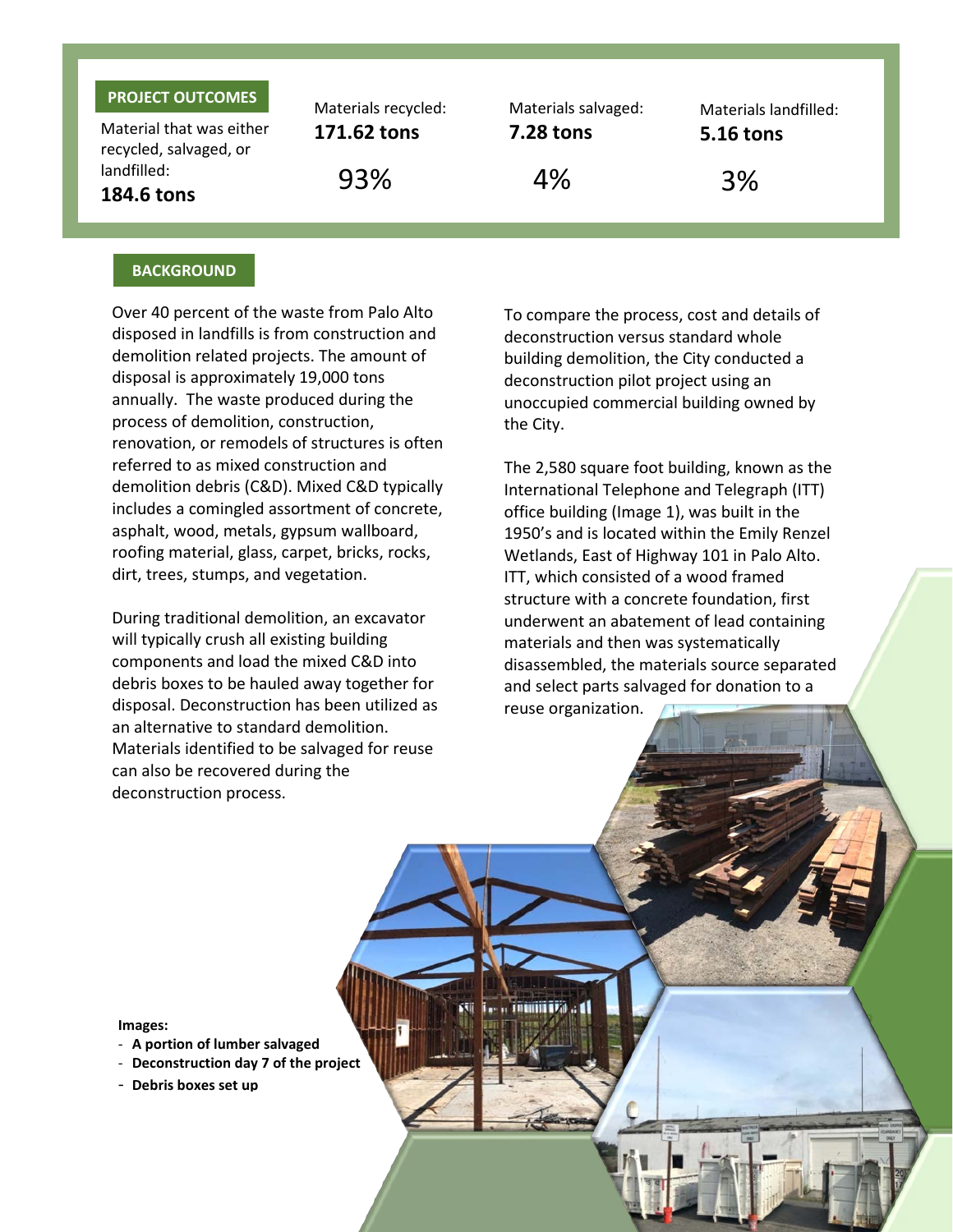#### **ITT BUILDING DECONSTRUCTION STEPS**

**STEP 1: Salvageable Material Identification**: Conducted a salvage survey to identify materials for reuse.

**STEP 2: Hazardous Materials Inspection**: Surveyed for hazardous materials such as asbestos and lead.

**STEP 3: Request for Quotation (RFQ)**: An RFQ was issued with a detailed scope of work and vendor selected.

**STEP 4: Pre-Construction Meeting**: Reviewed deconstruction steps and timeline (Table 1).

**STEP 5: On-Site Deconstruction**: Execution of deconstruction activities.

**STEP 6: Transportation of Materials to Approved Facilities**: Materials were delivered to approved facilities.

#### **THE JOURNEY**

#### **PILOT PROJECT EXECUTION**

#### **STEP 1: Salvageable Material Identification:**

The team first identified the materials that could be salvaged for reuse. A representative from TRP, a reuse organization in Oakland, came to the site and conducted a salvage survey to identify materials acceptable for reuse. The acceptable materials included structural lumber (2x4, 2x6, 2x8), two air conditioning condenser units, interior doors (solid, slabs with jams and hardware), fluorescent light fixtures, kitchenette cabinets, and whiteboards. This list of materials to be salvaged for reuse was included in the deconstruction project scope of work (SOW).

#### **STEP 2: Hazardous Materials Inspection**:

As with all other demolitions or deconstructions, the building was next surveyed for the presence of any hazardous materials, such as asbestos and lead. The survey revealed the presence of hazardous levels of lead paint in the windowsills, rafter tails, and rain gutters. An abatement was performed to remove these materials prior to going out to bid for the deconstruction portion of the project.

#### **STEP 3: Request for Quotation (RFQ)**

An RFQ was issued with a detailed statement of work stating what needed to be done for the project. The statement of work required the building be deconstructed, recyclable materials be source separated, and materials identified to be donated for reuse be salvaged, prepared, and packaged per the reuse specifications.

> **Light fixtures were prepared according to specs.**

#### **STEP 4: Pre-Construction Meeting (RFQ)**

Once a contractor was selected, a pre-construction meeting was held at the ITT location. During this meeting, the contractor and City staff planned the steps of the deconstruction and identified the materials that would be generated and need to be hauled away so the correct level of bin service could be ordered.

#### **STEP 5: On-Site Deconstruction**

The building materials were then systematically dismantled. The materials included the following: tar and gravel roof, stucco, sheetrock, insulation, wood framing, floating ceiling tile and T-bar framing, heat and air conditioning ducting, air conditioning units, electric panels and conduit, concrete foundation, and metal garage doors. Those materials were source separated into the following recycling or garbage categories. Sheetrock, clean wood (not salvageable), metal, stucco, concrete, asphalt and tar and gravel roof were separated into individual containers and collected as recyclables. Garbage was consolidated in its own container and consisted of insulation, painted wood, non-recyclable ceiling tiles, and other incidental non-recyclable materials.

#### **STEP 6: Transportation of Recyclables to Approved Facilities**

Recyclable materials, except for metals, were taken to Zanker Recycling which is located 13 miles from Palo Alto in San Jose and is on the City's approved list of recycling processing facilities. Metals were taken to the GreenWaste Materials Recovery Facility (MRF) which is 15 miles from Palo Alto and is also on the City's list of approved recycling facilities. Materials ultimately salvaged from this building and delivered to TRP for reuse included lumber, two air conditioning condenser units, interior doors (solid, slabs with jams and hardware), fluorescent light fixtures, kitchenette cabinets, whiteboards, and a bookshelf.